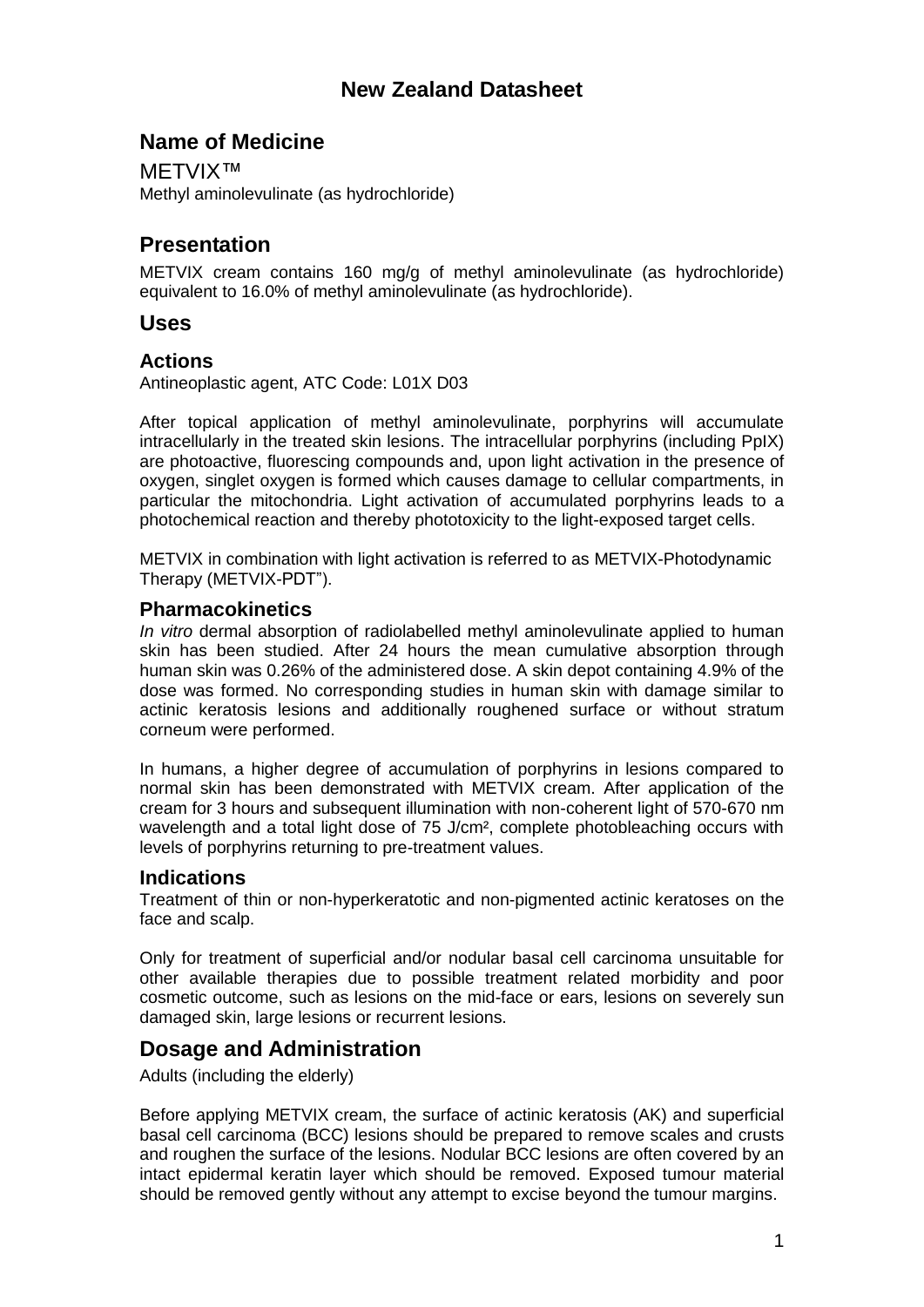Apply a layer of METVIX cream (about 1mm thick) by using a spatula to the lesion and the surrounding 5-10mm of normal skin. Cover the treated area with an occlusive dressing for 3 hours.

Remove the dressing and clean the area with saline and immediately expose the lesion to red light with a continuous spectrum of 570-670 nm and a total light dose of 75 J/cm² at the lesion surface. Red light with a narrower spectrum giving the same activation of accumulated porphyrins may be used. The light intensity at the lesion surface should not exceed 200 mW/cm².

BCC lesions should undergo two consecutive treatments one week apart.

Only CE marked lamps should be used, equipped with necessary filters and/or reflecting mirrors to minimise exposure to heat, blue light and UV radiation. It is important to ensure that the correct light dose is administered. The light dose is determined by factors such as the size of the light field, the distance between lamp and skin surface and illumination time. These factors vary with lamp type, and the lamp should be used according to the user manual. The light dose delivered should be monitored if a suitable detector is available.

Patient and operator should adhere to safety instructions provided with the light source. During illumination patient and operator should wear protective goggles which correspond to the lamp light spectrum.

Healthy untreated skin surrounding the lesion does not need to be protected during illumination.

Multiple lesions may be treated during the same treatment session. Lesion response should be assessed after three months and it is recommended to confirm the response of BCC lesions by histological biopsy. At this response evaluation, lesion sites that show non-complete response may be retreated if desired.

## **Contraindications**

Hypersensitivity to the active substance or to any of the excipients. Morpheaform basal cell carcinoma, invasive squamous cell carcinoma of the skin, porphyria.

## **Warnings and Precautions**

Direct eye contact should be avoided.

Methyl aminolevulinate may cause sensitization by skin contact resulting in application site eczema or allergic contact dermatitis.

The excipients cetostearyl alcohol and arachis oil (peanut oil) may rarely cause local skin reactions (e.g. contact dermatitis), methyl- and propylhydroxybenzoate (E218, E216) may cause allergic reactions (possibly delayed).

Any UV-therapy should be discontinued before treatment. As a general precaution, sun exposure on the treated lesion sites and surrounding skin has to be avoided for a couple of days following treatment.

METVIX should only be administered in the presence of a physician, a nurse or other health care professionals trained in the use of photodynamic therapy with METVIX. Minimum effective dose is not defined.

#### Actinic keratosis

There are no data on recurrence.

There is no histological confirmation on clearance of lesions.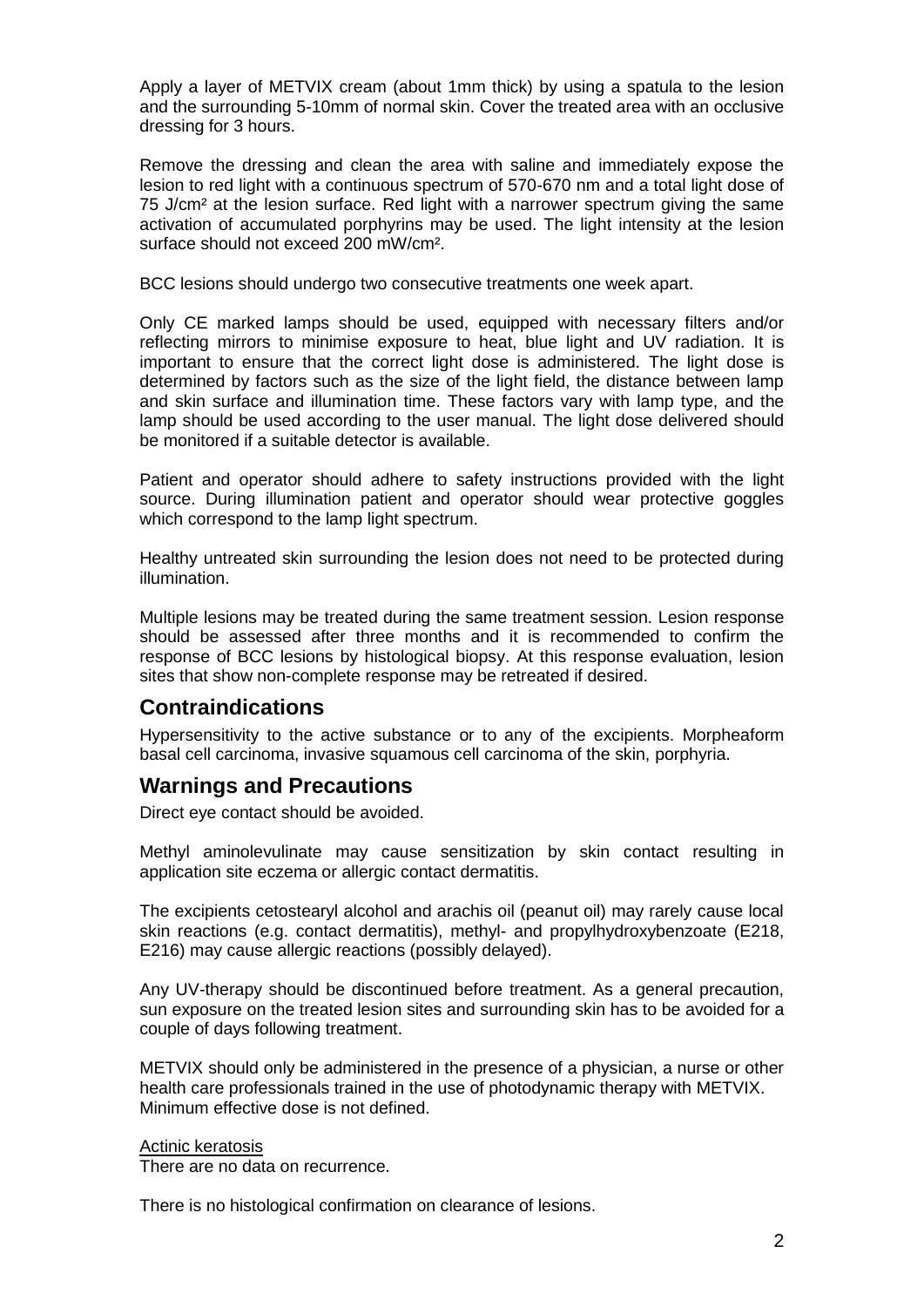There are no data on patients previously treated with 5FU or tretinoin.

There is no experience of treating pigmented or highly infiltrating lesions with METVIX. Thick (hyperkeratotic) actinic keratoses should not be treated with METVIX.

#### Basal cell carcinoma

The efficacy of METVIX in treating basal cell carcinomas that have recurred following previous treatment has not been determined. Therefore, METVIX should only be used in the treatment of primary lesions.

There is no experience in treating basal cell carcinomas associated with xeroderma pigmentosum, Gorlin's syndrome or immunosuppressive therapy.

The sites of successfully treated lesions should be reviewed at 6-12 monthly intervals to detect recurrence.

#### **Use in Pregnancy**

For methyl aminolevulinate, no clinical data on exposed pregnancies are available. Reproductive toxicity studies in animals have not been performed. METVIX is not recommended during pregnancy.

### **Use in Lactation**

The amount of methyl aminolevulinate excreted into human breast milk following topical administration of METVIX cream is not known. In the absence of clinical experience, breastfeeding should be discontinued for 48 hours after application of METVIX cream.

### **Effects on Ability to Drive and Use Machines**

Not applicable.

### **Use in Children**

There is no experience of treating patients below the age of 18 years. METVIX is not recommended for use in children.

### **Use in the Elderly**

No dosage adjustment required.

#### **Impaired Renal or Hepatic Function**

No information is available on the use of METVIX in this population.

### **Carcinogenicity, Mutagenicity and Impairment of Fertility**

Studies on the carcinogenic potential of methyl aminolevulinate have not been performed.

There was no consistent evidence for genotoxic activity of methyl aminolevulinate and its metabolites in an in vitro assay of gene mutation or a chromosomal damage assay in vitro in the presence or absence of photoactivation, or in a chromosomal damage assay in-vivo in the absence of photoactivation.

Studies on the reproductive toxicity of methyl aminolevulinate have not been performed.

## **Adverse Effects**

Between 60 % and 80% of patients in clinical trials experienced reactions localised to the treatment site that are attributable to the toxic effects of the photodynamic therapy (phototoxicity) or to the preparation of the lesion. The most frequent symptoms are painful and burning skin sensation typically beginning during illumination or soon after and lasting for a few hours with resolution on the day of treatment. The severity is usually mild or moderate, but rarely, it may require early termination of illumination. The most frequent signs of phototoxicity are erythema and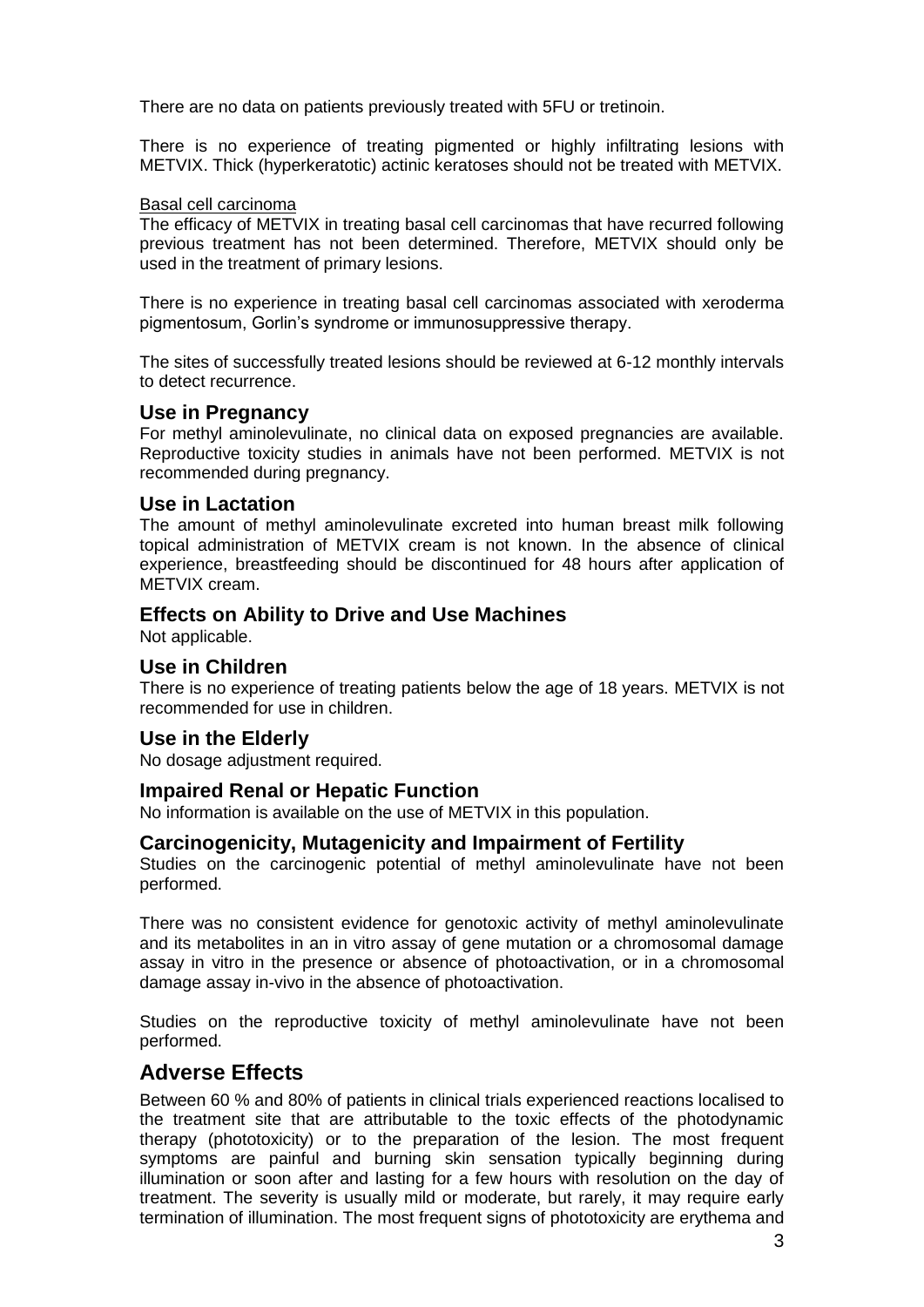oedema which may persist for 1 to 2 weeks or occasionally for longer. In two cases they persisted for more than one year.

| Skin and  | Very common                | Pain and discomfort described as pain,                                                                                                  |
|-----------|----------------------------|-----------------------------------------------------------------------------------------------------------------------------------------|
| appendage | (>1/10)                    | burning, warm, stinging, pricking and                                                                                                   |
| disorders |                            | tingling skin, erythema, itching, oedema                                                                                                |
|           | Common<br>(>1/100, < 1/10) | Crusting, ulceration, blisters, suppuration,<br>infection peeling, application site reactions,<br>bleeding skin, hypo/hyperpigmentation |
|           |                            |                                                                                                                                         |
|           | Uncommon                   | Rash, urticaria, eczema                                                                                                                 |
|           | $($ >1/1000 <1/100)        |                                                                                                                                         |

#### **Incidence of Local Adverse Reactions – Clinical Trials**

Uncommon (<1%) non-local adverse events are headache, nausea, eye pain, eye irritation, fatigue and dizziness. There were isolated reports of scar where a relationship to treatment was uncertain.

Repeated use did not increase the frequency or intensity of the local phototoxic reactions.

#### Adverse Reactions – Post Marketing

Application site eczema and allergic contact dermatitis have been described in postmarketing reports. Most cases were localised to the treatment area and were not severe. Erythema and swelling have been more extensive on rare occasions

### **Interactions**

No specific interaction studies have been performed with methyl aminolevulinate.

## **Overdosage**

The severity of local phototoxic reactions such as erythema, pain and burning sensation may increase in case of prolonged application time or very high light intensity.

## **Further Information**

### **Excipients**

Self-emulsifying glyceryl monostearate, cetostearyl alcohol, poloxyl 40 stearate, methyl parahydroxybenzoate, propyl parahydroxybenzoate, disodium edetate, glycerol, white soft paraffin, cholesterol, isopropyl myristate, arachis oil, refined almond oil, oleyl alcohol and purified water.

### **Clinical Trials**

#### Actinic keratosis (AK)

The clinical trial programme to establish the efficacy and safety of METVIX for the treatment of AK comprises a total of 831 patients who participated in controlled studies of which 568 patients with 1829 lesions were treated with METVIX. A further 423 patients with 1470 AK lesions were treated in the compassionate-use programme.

Controlled studies included the two pivotal placebo-controlled studies of METVIX-PDT for the treatment of lesions on the face and scalp (see results presented below), one placebo-controlled study (PC T302/99) and one active-controlled study of METVIX-PDT versus cryotherapy (PC T301/99), both of which involved treatment of AK lesions at any site on the body.

Two randomized, double-blind placebo-controlled studies have been conducted in Australia and USA. Patients who were included had previously untreated facial and scalp actinic keratoses (AKs) that were slightly palpable (better felt than seen) to moderately thick (easily felt and seen). Hyperkeratotic actinic keratosis lesions were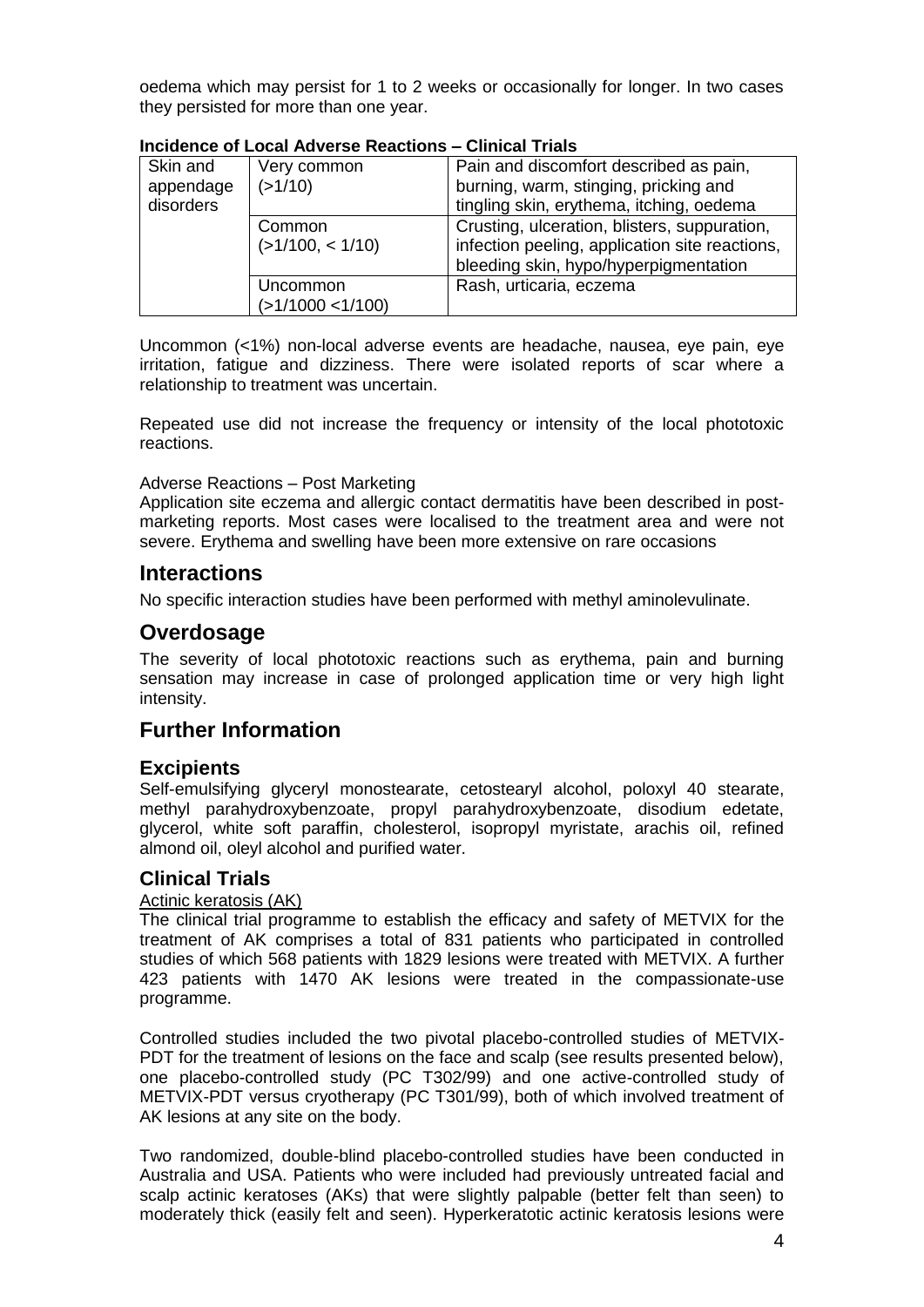excluded. METVIX 160 mg/g cream or placebo cream was applied for 3 hours before illumination with a light dose of 75 J/cm<sup>2</sup> (wavelength 570 to 670 nm). Two treatment sessions were given 7 days apart. A "cleared" AK lesion was defined as being not visible and not palpable when assessed 3 months after the second treatment session. Patients with all treated lesions cleared at 3 months were defined as Complete Responders. The percentage of patients in whom 100% of the lesions were cleared is shown below:

|                              | Australian Study (PC T305/99)<br><b>ITT</b> population |             | U.S. Study (PC T306/99)<br><b>ITT</b> population |              |
|------------------------------|--------------------------------------------------------|-------------|--------------------------------------------------|--------------|
|                              | METVIX-PDT                                             | Placebo-PDT | METVIX-                                          | Placebo-     |
|                              |                                                        |             | <b>PDT</b>                                       | <b>PDT</b>   |
| Number of patients           | 88                                                     | 23          | 42                                               | 38           |
| Number of lesions<br>treated | 360                                                    | 74          | 260                                              | 242          |
| Patients with                | 71/88 (81%)                                            | 3/23(13%)   | 33/42 (79%)                                      | 8/38 (21%)   |
| <b>Complete Response</b>     | 95 CI: 70.9%-                                          | 95 CI: 2.8- | 95 CI:                                           | 95 CI: 9.6%- |
|                              | 88.3%                                                  | 33.6%       | $63.2\%$ -                                       | 37.3%        |
|                              |                                                        |             | 89.7%                                            |              |

The Australian study PC T305/99 included a third arm consisting of treatment with one freeze thaw cycle with liquid nitrogen spray. The results of the PP population are presented below:

|                             | Australian Study (PC T305/99)<br>PP population |                    |  |
|-----------------------------|------------------------------------------------|--------------------|--|
|                             | METVIX-PDT                                     | Cryotherapy        |  |
| Number of patients          | 77                                             | 86                 |  |
| Number of lesions treated   | 295                                            | 407                |  |
| <b>Clinic Patients with</b> | 63/77 (81.8%)                                  | 51/86 (59.3%)      |  |
| <b>Complete Response</b>    | 95 CI: 71.4%-89.7%                             | 95 CI: 42.2%-69.8% |  |

An open, non-inferiority, randomized study, PC T311 was conducted in Sweden to compare two treatment regimens of METVIX-PDT in patients with up to 10 clinically confirmed mild to moderate AK lesions on the face or scalp. A total of 211 patients with 413 lesions were included in the study. METVIX 160 mg/g cream was applied for 3 hours before illumination with an LED light source with an average wavelength of 630 nm and a light dosage of  $37$ J/cm<sup>2</sup>.

Regimen I: Patients were treated once with METVIX-PDT. Lesions with noncomplete response were given one further treatment at the 3-month-visit.

Regimen II: Treatment with METVIX-PDT consisted of two treatment sessions one week apart.

All patients were clinically assessed three months after their final METVIX treatment. Patient complete response rates (i.e. the proportion of patients where all lesions had shown a complete clinical response) and lesion complete response rates for each treatment group in the PP population were as follows:

|                         | METVIX regimen I | METVIX regimen | <sup>-</sup> otal |
|-------------------------|------------------|----------------|-------------------|
| No. patients treated    | 105              | 106            | 211               |
| <b>Patient Complete</b> | 89 %             | 80 %           |                   |
| <b>Response Rate</b>    |                  |                |                   |
| <b>Lesion Complete</b>  | 92%              | 87%            |                   |
| Response                |                  |                |                   |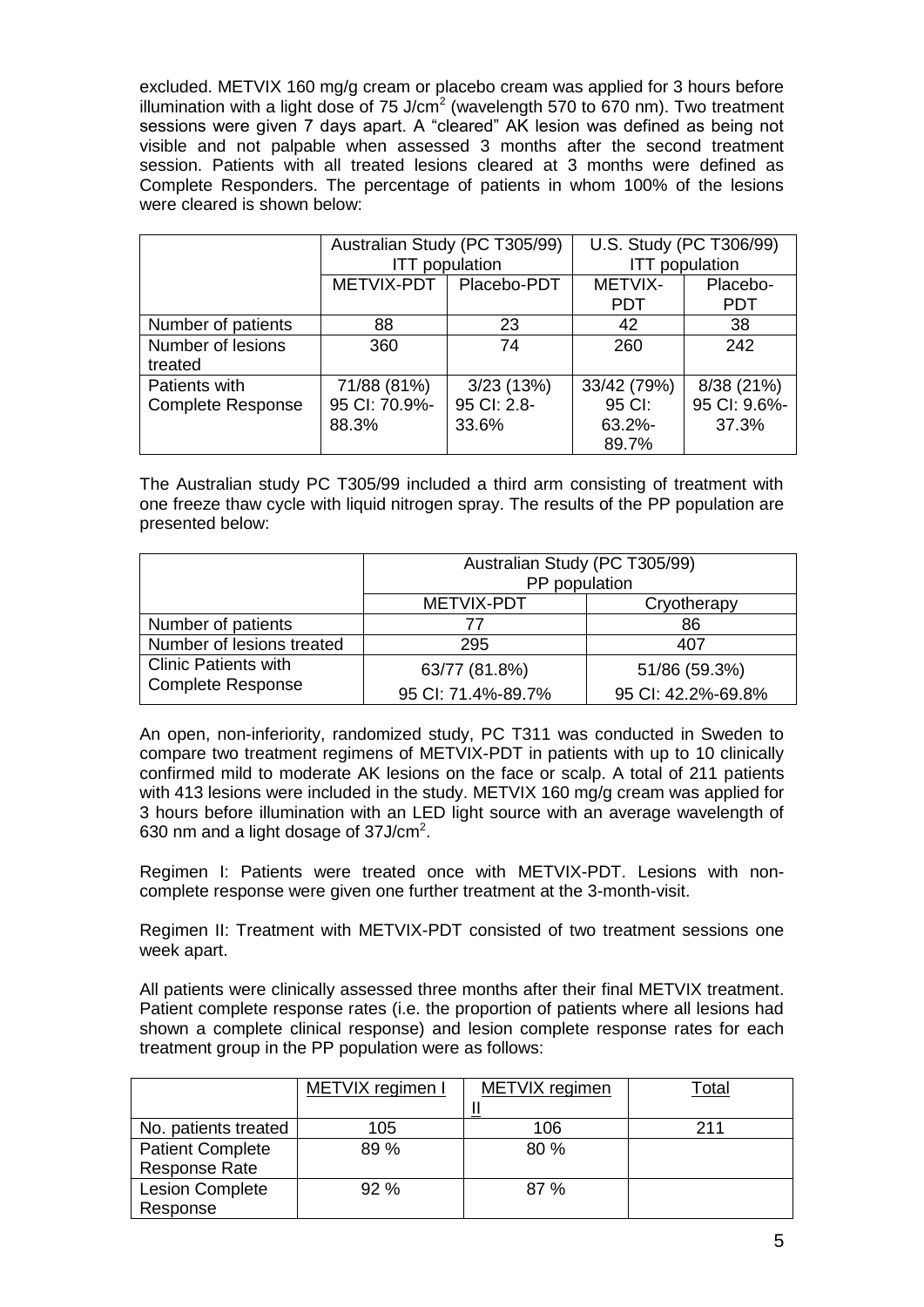The efficacy of a single initial treatment of METVIX PDT was not inferior to two treatments administered 7 days apart when the difference between regimen I and regimen II was calculated to be less than 15% (one sided, upper limit, CI 97.5%)

#### Superficial and/or nodular basal cell carcinoma (BCC)

The clinical trial program to establish the efficacy and safety of METVIX for the treatment of superficial and/or nodular BCC comprised a total of 480 patients, of which 341 patients with 498 lesions were treated with METVIX-PDT.

The American pivotal double-blind placebo-controlled study PC T307/00 showed that PDT with METVIX is superior to PDT with placebo cream in nodular BCC. Active controlled studies included the European studies PC T303/99 which compared METVIX-PDT to surgery in nodular BCC and PC T304/99 which compared METVIX-PDT to cryotherapy in superficial BCC. The superficial lesions were initially treated with one PDT session, whereas nodular lesions were given two PDT sessions one week apart. The results of these studies are presented below.

|                                                                                       | American Study (PC T307/00)<br><b>ITT</b> population |                               |  |
|---------------------------------------------------------------------------------------|------------------------------------------------------|-------------------------------|--|
|                                                                                       | <b>METVIX-PDT</b>                                    | Placebo-PDT                   |  |
| Number of patients                                                                    | 33                                                   | 32                            |  |
| Number of lesions treated                                                             | 41                                                   | 39                            |  |
| Patients with histologically<br>verified Complete Response 6<br>months post-treatment | 25/33 (76%)<br>95 CI: 58%-89%                        | 11/32 (34%)<br>95 CI: 19%-53% |  |

|                                       | European Study (PC<br>T303/99)<br>PP population |             | European Study (PC T304/99)<br>PP population |             |
|---------------------------------------|-------------------------------------------------|-------------|----------------------------------------------|-------------|
|                                       | METVIX-PDT                                      | Surgery     | <b>METVIX-PDT</b>                            | Cryotherapy |
| Number of patients                    | 50                                              | 47          | 58                                           | 57          |
| <b>Number</b><br><b>lesions</b><br>0f | 53                                              | 52          | 102                                          | 98          |
| treated                               |                                                 |             |                                              |             |
| Patients with                         | 45/50 (90%)                                     | 46/47 (98%) | 55/58 (95%)                                  | 52/57 (91%) |
| <b>Complete Response</b>              | 95 CI: 78%-                                     | 95 CI: 89%- | 95 CI: 86%-                                  | 95 CI: 81%- |
| 6 months post-                        | 97%                                             | 100%        | 99%                                          | 97%         |
| treatment                             |                                                 |             |                                              |             |

Lesion recurrence was assessed at 24 months for all lesions that were disease-free 3 and 12 months after the last treatment. The lesion recurrence rates at 24 months are given below:

|              | European Study (PC T303/99) |             | European Study (PC T304/99) |             |
|--------------|-----------------------------|-------------|-----------------------------|-------------|
| Study status | METVIX-PDT                  | Surgery     | METVIX-PDT                  | Cryotherapy |
| Non-         | 31/48 (65%)                 | 43/51 (84%) | 82/108 (76%)                | 70/94 (74%) |
| recurrence   |                             |             |                             |             |
| Recurrence   | 3/48(6%)                    | 1/51(2%)    | 18/108 (17%)                | 19/94 (20%) |
| Missing      | 14/48 (29%)                 | 7/51 (14%)  | 8/108 (7%)                  | 5/94(5%)    |

Long term outcomes beyond 24 months are unknown.

### **Incompatibilities**

Not applicable.

## **Medicine Classification**

Prescription Medicine.